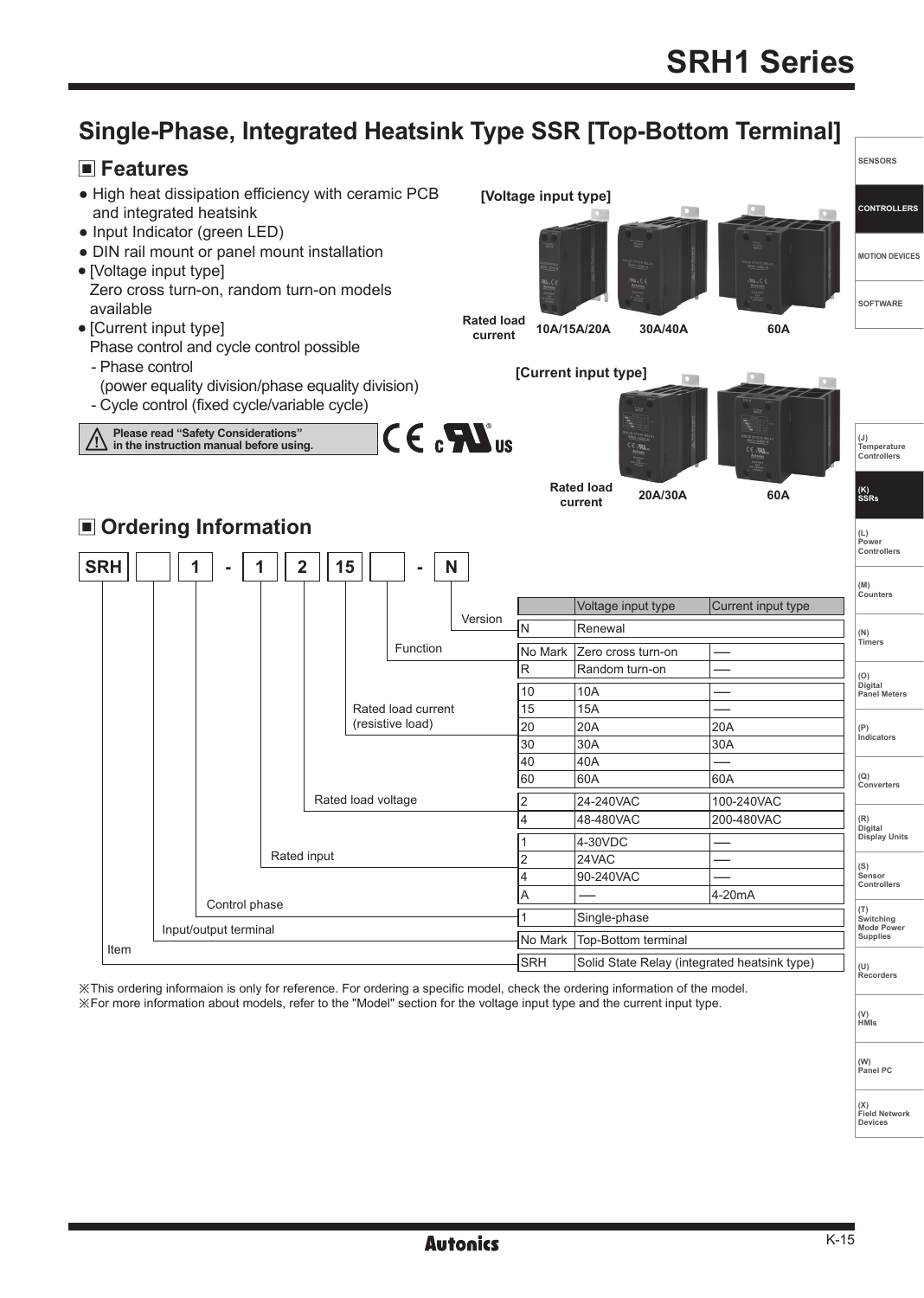# **Single-Phase, Integrated Heatsink Type SSR [Voltage Input Type]**

# **Model**

| Model        | Rated input voltage | Rated load current | Rated load voltage | Function           |  |
|--------------|---------------------|--------------------|--------------------|--------------------|--|
| SRH1-1210-N  | 4-30VDC=            |                    |                    |                    |  |
| SRH1-2210-N  | 24VAC $\sim$        | 10A                |                    |                    |  |
| SRH1-4210-N  | 90-240VAC $\sim$    |                    |                    |                    |  |
| SRH1-1215-N  | $4-30VDC =$         |                    |                    |                    |  |
| SRH1-2215-N  | 24VAC $\sim$        | <b>15A</b>         |                    |                    |  |
| SRH1-4215-N  | 90-240VAC $\sim$    |                    |                    |                    |  |
| SRH1-1220-N  | $4-30VDC =$         |                    |                    |                    |  |
| SRH1-2220-N  | 24VAC $\sim$        | 20A                |                    |                    |  |
| SRH1-4220-N  | 90-240VAC $\sim$    |                    | 24-240VAC $\sim$   | Zero cross turn-on |  |
| SRH1-1230-N  | $4-30VDC =$         |                    |                    |                    |  |
| SRH1-2230-N  | 24VAC $\sim$        | 30A                |                    |                    |  |
| SRH1-4230-N  | 90-240VAC $\sim$    |                    |                    |                    |  |
| SRH1-1240-N  | $4-30VDC =$         |                    |                    |                    |  |
| SRH1-2240-N  | 24VAC $\sim$        | 40A                |                    |                    |  |
| SRH1-4240-N  | 90-240VAC $\sim$    |                    |                    |                    |  |
| SRH1-1260-N  | $4-30VDC =$         |                    |                    |                    |  |
| SRH1-2260-N  | 24VAC $\sim$        | 60A                |                    |                    |  |
| SRH1-4260-N  | 90-240VAC $\sim$    |                    |                    |                    |  |
| SRH1-1410-N  | 4-30VDC=            |                    |                    | Zero cross turn-on |  |
| SRH1-1410R-N |                     | 10A                |                    | Random turn-on     |  |
| SRH1-2410-N  | 24VAC $\sim$        |                    |                    | Zero cross turn-on |  |
| SRH1-1415-N  | $4-30VDC =$         |                    |                    | Zero cross turn-on |  |
| SRH1-1415R-N |                     | 15A                |                    | Random turn-on     |  |
| SRH1-2415-N  | 24VAC $\sim$        |                    |                    | Zero cross turn-on |  |
| SRH1-1420-N  | $4-30VDC =$         |                    |                    | Zero cross turn-on |  |
| SRH1-1420R-N |                     | 20A                |                    | Random turn-on     |  |
| SRH1-2420-N  | 24VAC $\sim$        |                    | 48-480VAC $\sim$   | Zero cross turn-on |  |
| SRH1-1430-N  | $4-30VDC =$         |                    |                    | Zero cross turn-on |  |
| SRH1-1430R-N |                     | 30A                |                    | Random turn-on     |  |
| SRH1-2430-N  | 24VAC $\sim$        |                    |                    | Zero cross turn-on |  |
| SRH1-1440-N  | $4-30VDC =$         |                    |                    | Zero cross turn-on |  |
| SRH1-1440R-N |                     | 40A                |                    | Random turn-on     |  |
| SRH1-2440-N  | 24VAC $\sim$        |                    |                    | Zero cross turn-on |  |
| SRH1-1460-N  |                     |                    |                    | Zero cross turn-on |  |
| SRH1-1460R-N | 4-30VDC=            | 60A                |                    | Random turn-on     |  |
| SRH1-2460-N  | 24VAC $\sim$        |                    |                    | Zero cross turn-on |  |
|              |                     |                    |                    |                    |  |

# **Specifications**

## **Input**

|                  | Rated input voltage range                       | $4-30VDC =$                                                                                                                 | $ 24\text{VACrms} \sim (50/60\text{Hz})$ | $ 90-240VACrms \sim (50/60Hz)$      |
|------------------|-------------------------------------------------|-----------------------------------------------------------------------------------------------------------------------------|------------------------------------------|-------------------------------------|
|                  | Allowable input voltage range $ 4-32\nabla$ DC= |                                                                                                                             | $19-30VACrms \sim (50/60Hz)$             | $ 85-264VACrms \sim (50/60Hz)$      |
|                  | Max. input current                              | 18 <sub>m</sub> A                                                                                                           | 15mArms (24VACrms $\sim$ )               | 18mArms (240VACrms $\sim$ )         |
| Pick-up voltage  |                                                 | $Min. 4VDC =$                                                                                                               | Min. 19VACrms <sub>2</sub>               | Min. 85VACrms $\sim$                |
| Drop-out voltage |                                                 | $Max. 1VDC = 0$                                                                                                             | Max. 4VACrms <sub>2</sub>                | Max. 10VACrms <sub>2</sub>          |
|                  | Turn-on Zero cross turn-on                      | $\text{Max. } 0.5$ cycle of load source + 1ms Max. 2 cycle of load source + 1ms                                             |                                          | $Max. 2 cycle of load source + 1ms$ |
| Itime            | Random turn-on                                  | Max. 1ms                                                                                                                    |                                          |                                     |
| Turn-off time    |                                                 | $\text{Max. } 0.5$ cycle of load source + 1ms Max. 2 cycle of load source + 1ms $\text{Max. } 2$ cycle of load source + 1ms |                                          |                                     |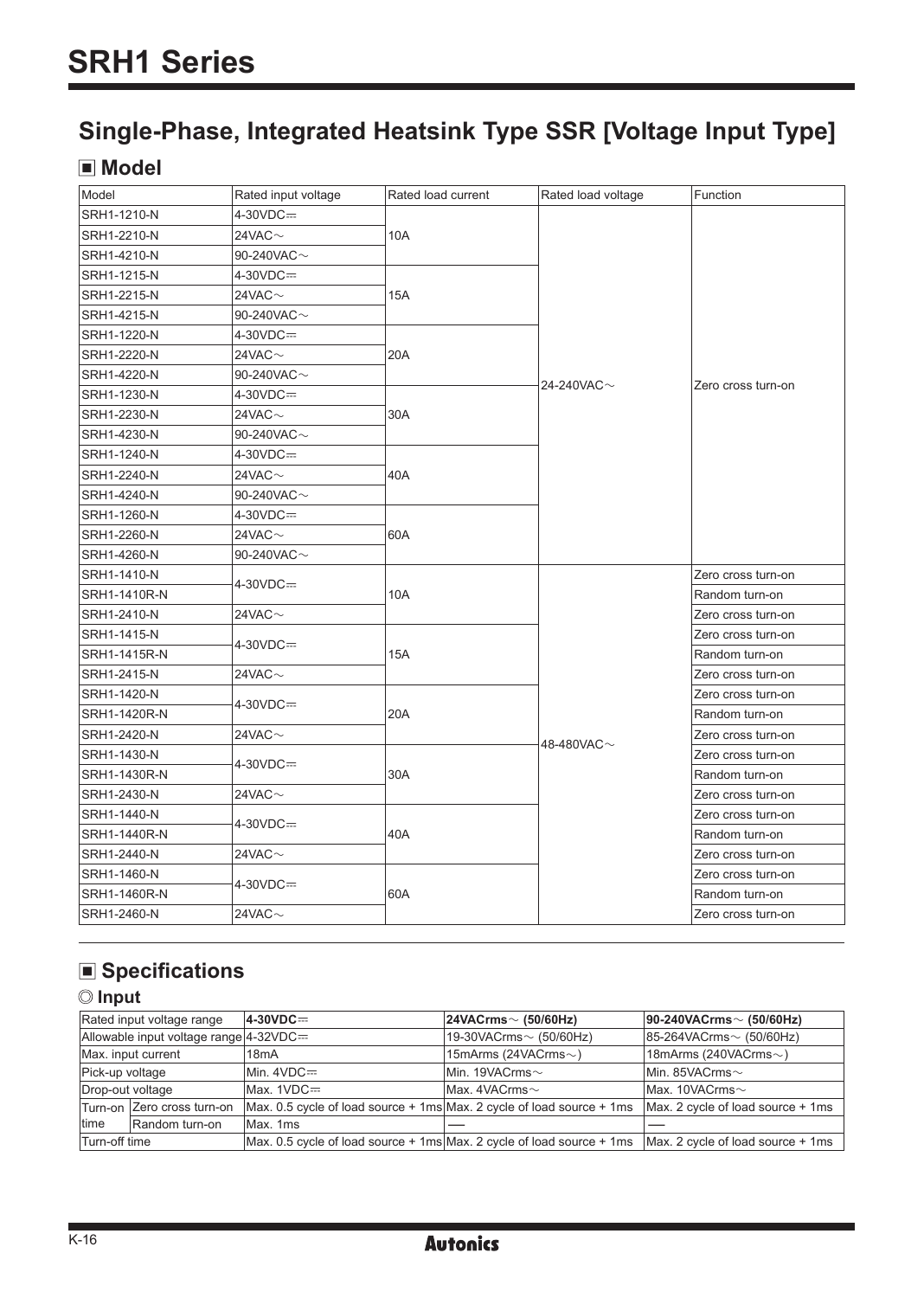# **Single-Phase, Integrated Heatsink Type SSR [Voltage Input Type]**

## **Output**

| Rated load voltage range                                                            |                                  | 24-240VACrms~ (50/60Hz)            |                                    |             |              |              |             | <b>SENSORS</b>             |
|-------------------------------------------------------------------------------------|----------------------------------|------------------------------------|------------------------------------|-------------|--------------|--------------|-------------|----------------------------|
|                                                                                     | Allowable load voltage range     | $24-264VACrms0$ (50/60Hz)          |                                    |             |              |              |             |                            |
| Rated load<br>current                                                               | Resistive load<br>$(AC-51)^{1}$  | 10Arms                             | 15Arms                             | 20Arms      | 30Arms       | 40Arms       | 60Arms      |                            |
| Min. load current                                                                   |                                  | $0.15$ Arms                        | $0.15$ Arms                        | $0.2$ Arms  | 0.5Arms      | $0.5$ Arms   | 0.5Arms     | <b>CONTROLLERS</b>         |
| Max. 1 cycle surge current<br>(60Hz)                                                |                                  | 160A                               | 160A                               | 250A        | 400A         | 500A         | 1000A       | <b>MOTION DEVICES</b>      |
| Max. non-repetitive surge<br>current ( $l^2$ t, t=8.3ms)                            |                                  | $130A^2s$                          | 130A <sup>2</sup> s                | $300A^2s$   | $910A^2s$    | 1000 $A^2$ s | $4000A^2$ s |                            |
|                                                                                     | Peak voltage (non-repetitive)    | 600V                               |                                    |             |              |              |             | <b>SOFTWARE</b>            |
| Leakage current (Ta=25°C)                                                           |                                  | Max. 10mArms (240VAC $\sim$ /60Hz) |                                    |             |              |              |             |                            |
| (max. load current)                                                                 | Output on voltage drop [Vpk]     | Max. 1.6V                          |                                    |             |              |              |             |                            |
| Static off state dv/dt                                                              |                                  | 500V/us                            |                                    |             |              |              |             |                            |
| Rated load voltage range                                                            |                                  | $48-480VACrms \sim (50/60Hz)$      |                                    |             |              |              |             |                            |
|                                                                                     | Allowable load voltage range     | 48-528VACrms $\sim$ (50/60Hz)      |                                    |             |              |              |             |                            |
| Rated load<br>current                                                               | Resistive load<br>$(AC-51)^{*1}$ | 10Arms                             | 15Arms                             | 20Arms      | 30Arms       | 40Arms       | 60Arms      | (J)                        |
| Min. load current                                                                   |                                  | 0.5Arms                            | 0.5Arms                            | 0.5Arms     | 0.5Arms      | 0.5Arms      | $0.5$ Arms  | Temperature<br>Controllers |
| Max. 1 cycle surge current<br>(60Hz)                                                |                                  | 300A                               | 300A                               | 300A        | 500A         | 500A         | 1000A       |                            |
| Max. non-repetitive surge<br>$current (l2t. t=8.3ms)$                               |                                  | 350A <sup>2</sup> s                | 350A <sup>2</sup> s                | $350A^2s$   | 1000 $A^2$ s | 1000 $A^2$ s | $4000A^2$ s | $\vert$ (K)<br>SSRs        |
| 1200V (zero cross turn-on), 1000V (random turn-on)<br>Peak voltage (non-repetitive) |                                  |                                    |                                    |             | (L)          |              |             |                            |
| Leakage current (Ta=25°C)                                                           |                                  |                                    | Max. 10mArms (480VAC $\sim$ /60Hz) |             |              |              |             |                            |
| Output on voltage drop [Vpk]<br>Max. 1.6V<br>(max. load current)                    |                                  |                                    |                                    | Controllers |              |              |             |                            |
| Static off state dv/dt                                                              |                                  | 500V/us                            |                                    |             |              |              |             | (M)<br>Counters            |
|                                                                                     |                                  |                                    |                                    |             |              |              |             |                            |

※1: AC-51 is utilization category at IEC60947-4-3.

## **General specifications**

| Dielectric strength (Vrms)<br>2500VAC 50/60Hz 1 min (input-output, input/output-case)<br>(O)<br>Insulation resistance<br>Over 100MΩ (at 500VDC megger) (input-output, input/output-case)<br>Digital<br><b>Panel Meters</b><br>Input indicator: green LED<br>Indicator<br>Mechanical<br>0.75mm amplitude at frequency of 10 to 55Hz (for 1 min) in each X, Y, Z direction for 1 hour<br>Vibration<br>(P)<br>0.5mm amplitude at frequency of 10 to 55Hz (for 1 min) in each X, Y, Z direction for 10 min<br>Malfunction<br>Indicators<br>300m/s <sup>2</sup> (approx. 30G) in each X, Y, Z direction for 3 times<br>Mechanical<br>Shock<br>100m/s <sup>2</sup> (approx. 30G) in each X, Y, Z direction for 3 times<br>Malfunction<br>(Q)<br>-30 to 80°C (in case of the rated input voltage 90-240VAC $\sim$ : -20 to 70°C), storage: -30 to 100°C<br>Converters<br>Ambient temp.<br>(The rated load current capacity is different depending on ambient temperature. Refer to I SSR Derating Curve'.)<br>Environment<br>45 to 85%RH, storage: 45 to 85%RH<br>Ambient humi.<br>(R)<br>Digital<br>Min. 1×0.5mm <sup>2</sup> (1×AWG20), max. 1×1.5mm <sup>2</sup> (1×AWG16) or 2×1.5mm <sup>2</sup> (2×AWG16)<br>Input terminal connection<br><b>Display Units</b><br>• Rated load current 10A/15A/20A<br>: Min. 1×0.75mm <sup>2</sup> (1×AWG18), max. 1×4mm <sup>2</sup> (1×AWG12) or 2×2.5mm <sup>2</sup> (2×AWG14)<br>(S)<br>Sensor<br>Rated load current 30A/40A/60A<br>Output terminal connection<br>: Min. 1×1.5mm <sup>2</sup> (1×AWG16), max. 1×16mm <sup>2</sup> (1×AWG6) or 2×6mm <sup>2</sup> (2×AWG10)<br>X Use wires compliant with load current capacity to connect to the terminal.<br>(T)<br>Switching<br>Input terminal fixed torque<br>$0.75$ to $0.95N·m$<br><b>Supplies</b><br>$\cdot$ Rated load current 10A/15A/20A: 1.0 to 1.35N $\cdot$ m<br>Output terminal fixed torque<br>$\bullet$ Rated load current 30A/40A/60A: 1.6 to 2.2N $\cdot$ m<br>(U)<br>$CE$ $\mathbf{M}_{us}$<br>Approval<br>• Rated load current 10A/15A/20A: approx. 298g (approx. 225g)<br>Weight <sup>*1</sup><br>• Rated load current 30A/40A: approx. 500g (approx. 410g)<br>(V)<br>• Rated load current 60A: approx. 770g (approx. 680g)<br><b>HMIs</b> |  | © General specifications |  | (N)<br><b>Timers</b> |  |  |  |  |
|---------------------------------------------------------------------------------------------------------------------------------------------------------------------------------------------------------------------------------------------------------------------------------------------------------------------------------------------------------------------------------------------------------------------------------------------------------------------------------------------------------------------------------------------------------------------------------------------------------------------------------------------------------------------------------------------------------------------------------------------------------------------------------------------------------------------------------------------------------------------------------------------------------------------------------------------------------------------------------------------------------------------------------------------------------------------------------------------------------------------------------------------------------------------------------------------------------------------------------------------------------------------------------------------------------------------------------------------------------------------------------------------------------------------------------------------------------------------------------------------------------------------------------------------------------------------------------------------------------------------------------------------------------------------------------------------------------------------------------------------------------------------------------------------------------------------------------------------------------------------------------------------------------------------------------------------------------------------------------------------------------------------------------------------------------------------------------------------------------------------------------------------------------------------------------------------------------------------------------------------------|--|--------------------------|--|----------------------|--|--|--|--|
|                                                                                                                                                                                                                                                                                                                                                                                                                                                                                                                                                                                                                                                                                                                                                                                                                                                                                                                                                                                                                                                                                                                                                                                                                                                                                                                                                                                                                                                                                                                                                                                                                                                                                                                                                                                                                                                                                                                                                                                                                                                                                                                                                                                                                                                   |  |                          |  |                      |  |  |  |  |
|                                                                                                                                                                                                                                                                                                                                                                                                                                                                                                                                                                                                                                                                                                                                                                                                                                                                                                                                                                                                                                                                                                                                                                                                                                                                                                                                                                                                                                                                                                                                                                                                                                                                                                                                                                                                                                                                                                                                                                                                                                                                                                                                                                                                                                                   |  |                          |  |                      |  |  |  |  |
|                                                                                                                                                                                                                                                                                                                                                                                                                                                                                                                                                                                                                                                                                                                                                                                                                                                                                                                                                                                                                                                                                                                                                                                                                                                                                                                                                                                                                                                                                                                                                                                                                                                                                                                                                                                                                                                                                                                                                                                                                                                                                                                                                                                                                                                   |  |                          |  |                      |  |  |  |  |
|                                                                                                                                                                                                                                                                                                                                                                                                                                                                                                                                                                                                                                                                                                                                                                                                                                                                                                                                                                                                                                                                                                                                                                                                                                                                                                                                                                                                                                                                                                                                                                                                                                                                                                                                                                                                                                                                                                                                                                                                                                                                                                                                                                                                                                                   |  |                          |  |                      |  |  |  |  |
|                                                                                                                                                                                                                                                                                                                                                                                                                                                                                                                                                                                                                                                                                                                                                                                                                                                                                                                                                                                                                                                                                                                                                                                                                                                                                                                                                                                                                                                                                                                                                                                                                                                                                                                                                                                                                                                                                                                                                                                                                                                                                                                                                                                                                                                   |  |                          |  |                      |  |  |  |  |
|                                                                                                                                                                                                                                                                                                                                                                                                                                                                                                                                                                                                                                                                                                                                                                                                                                                                                                                                                                                                                                                                                                                                                                                                                                                                                                                                                                                                                                                                                                                                                                                                                                                                                                                                                                                                                                                                                                                                                                                                                                                                                                                                                                                                                                                   |  |                          |  |                      |  |  |  |  |
|                                                                                                                                                                                                                                                                                                                                                                                                                                                                                                                                                                                                                                                                                                                                                                                                                                                                                                                                                                                                                                                                                                                                                                                                                                                                                                                                                                                                                                                                                                                                                                                                                                                                                                                                                                                                                                                                                                                                                                                                                                                                                                                                                                                                                                                   |  |                          |  |                      |  |  |  |  |
|                                                                                                                                                                                                                                                                                                                                                                                                                                                                                                                                                                                                                                                                                                                                                                                                                                                                                                                                                                                                                                                                                                                                                                                                                                                                                                                                                                                                                                                                                                                                                                                                                                                                                                                                                                                                                                                                                                                                                                                                                                                                                                                                                                                                                                                   |  |                          |  |                      |  |  |  |  |
|                                                                                                                                                                                                                                                                                                                                                                                                                                                                                                                                                                                                                                                                                                                                                                                                                                                                                                                                                                                                                                                                                                                                                                                                                                                                                                                                                                                                                                                                                                                                                                                                                                                                                                                                                                                                                                                                                                                                                                                                                                                                                                                                                                                                                                                   |  |                          |  |                      |  |  |  |  |
|                                                                                                                                                                                                                                                                                                                                                                                                                                                                                                                                                                                                                                                                                                                                                                                                                                                                                                                                                                                                                                                                                                                                                                                                                                                                                                                                                                                                                                                                                                                                                                                                                                                                                                                                                                                                                                                                                                                                                                                                                                                                                                                                                                                                                                                   |  |                          |  |                      |  |  |  |  |
|                                                                                                                                                                                                                                                                                                                                                                                                                                                                                                                                                                                                                                                                                                                                                                                                                                                                                                                                                                                                                                                                                                                                                                                                                                                                                                                                                                                                                                                                                                                                                                                                                                                                                                                                                                                                                                                                                                                                                                                                                                                                                                                                                                                                                                                   |  |                          |  | Controllers          |  |  |  |  |
|                                                                                                                                                                                                                                                                                                                                                                                                                                                                                                                                                                                                                                                                                                                                                                                                                                                                                                                                                                                                                                                                                                                                                                                                                                                                                                                                                                                                                                                                                                                                                                                                                                                                                                                                                                                                                                                                                                                                                                                                                                                                                                                                                                                                                                                   |  |                          |  |                      |  |  |  |  |
|                                                                                                                                                                                                                                                                                                                                                                                                                                                                                                                                                                                                                                                                                                                                                                                                                                                                                                                                                                                                                                                                                                                                                                                                                                                                                                                                                                                                                                                                                                                                                                                                                                                                                                                                                                                                                                                                                                                                                                                                                                                                                                                                                                                                                                                   |  |                          |  | Mode Power           |  |  |  |  |
|                                                                                                                                                                                                                                                                                                                                                                                                                                                                                                                                                                                                                                                                                                                                                                                                                                                                                                                                                                                                                                                                                                                                                                                                                                                                                                                                                                                                                                                                                                                                                                                                                                                                                                                                                                                                                                                                                                                                                                                                                                                                                                                                                                                                                                                   |  |                          |  |                      |  |  |  |  |
|                                                                                                                                                                                                                                                                                                                                                                                                                                                                                                                                                                                                                                                                                                                                                                                                                                                                                                                                                                                                                                                                                                                                                                                                                                                                                                                                                                                                                                                                                                                                                                                                                                                                                                                                                                                                                                                                                                                                                                                                                                                                                                                                                                                                                                                   |  |                          |  | Recorders            |  |  |  |  |
|                                                                                                                                                                                                                                                                                                                                                                                                                                                                                                                                                                                                                                                                                                                                                                                                                                                                                                                                                                                                                                                                                                                                                                                                                                                                                                                                                                                                                                                                                                                                                                                                                                                                                                                                                                                                                                                                                                                                                                                                                                                                                                                                                                                                                                                   |  |                          |  |                      |  |  |  |  |

※1: The weight includes packaging. The weight in parenthesis is for unit only.

※Environment resistance is rated at no freezing or condensation.

※For wiring the terminal, round terminal must be used.

**(W) Panel PC**

**(X) Field Network Devices**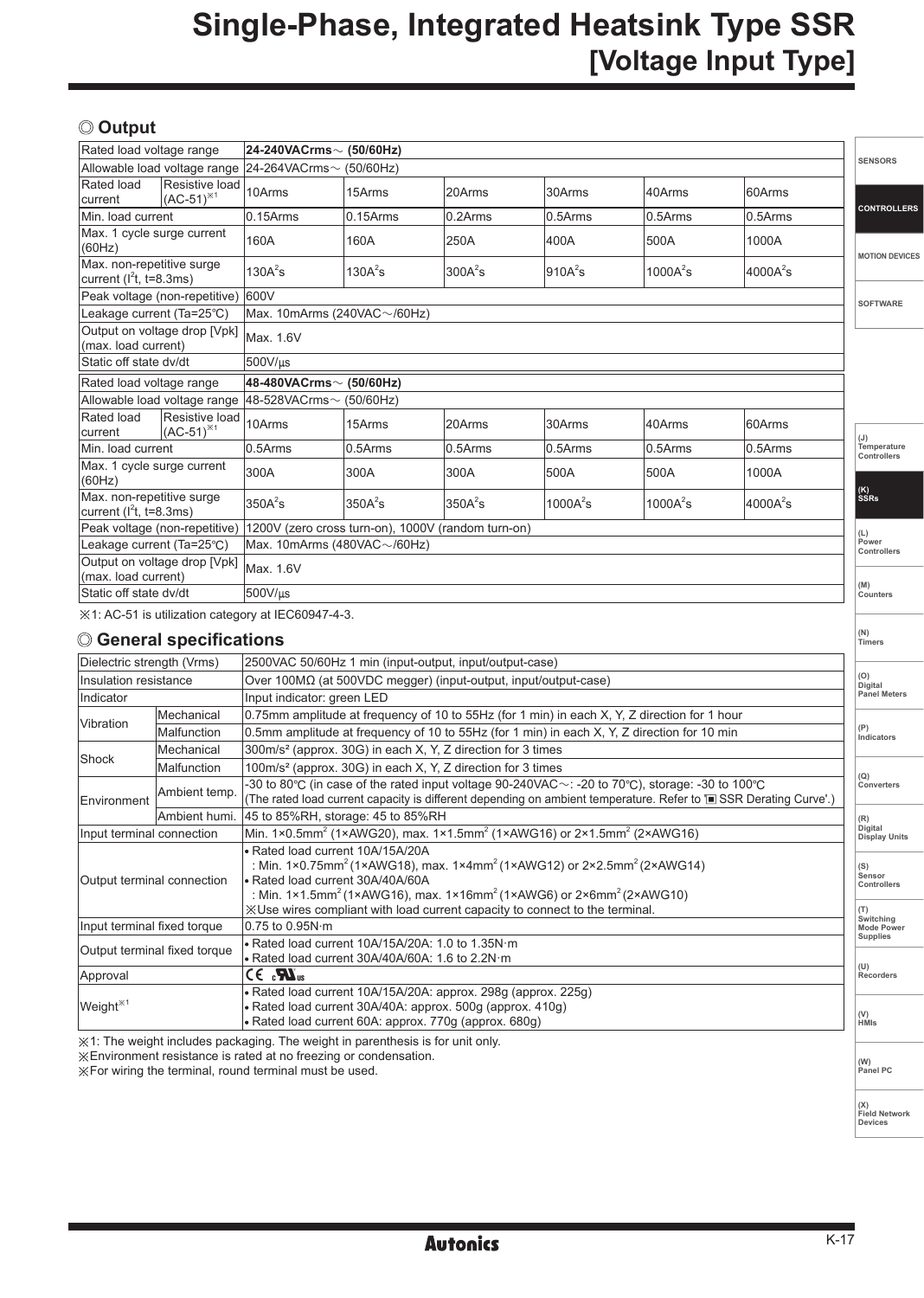## **Dimensions**

- **Rated load current 10A/15A/20A Rated load current 30A/40A**
- 

(unit: mm)







### **● Rated load current 60A**





## **Panel cut-out**

**● Rated load current 10A/15A/20A/30A/40A ● Rated load current 60A**





※Screw tightening torque for mounting: 1.8 to 2.5N.m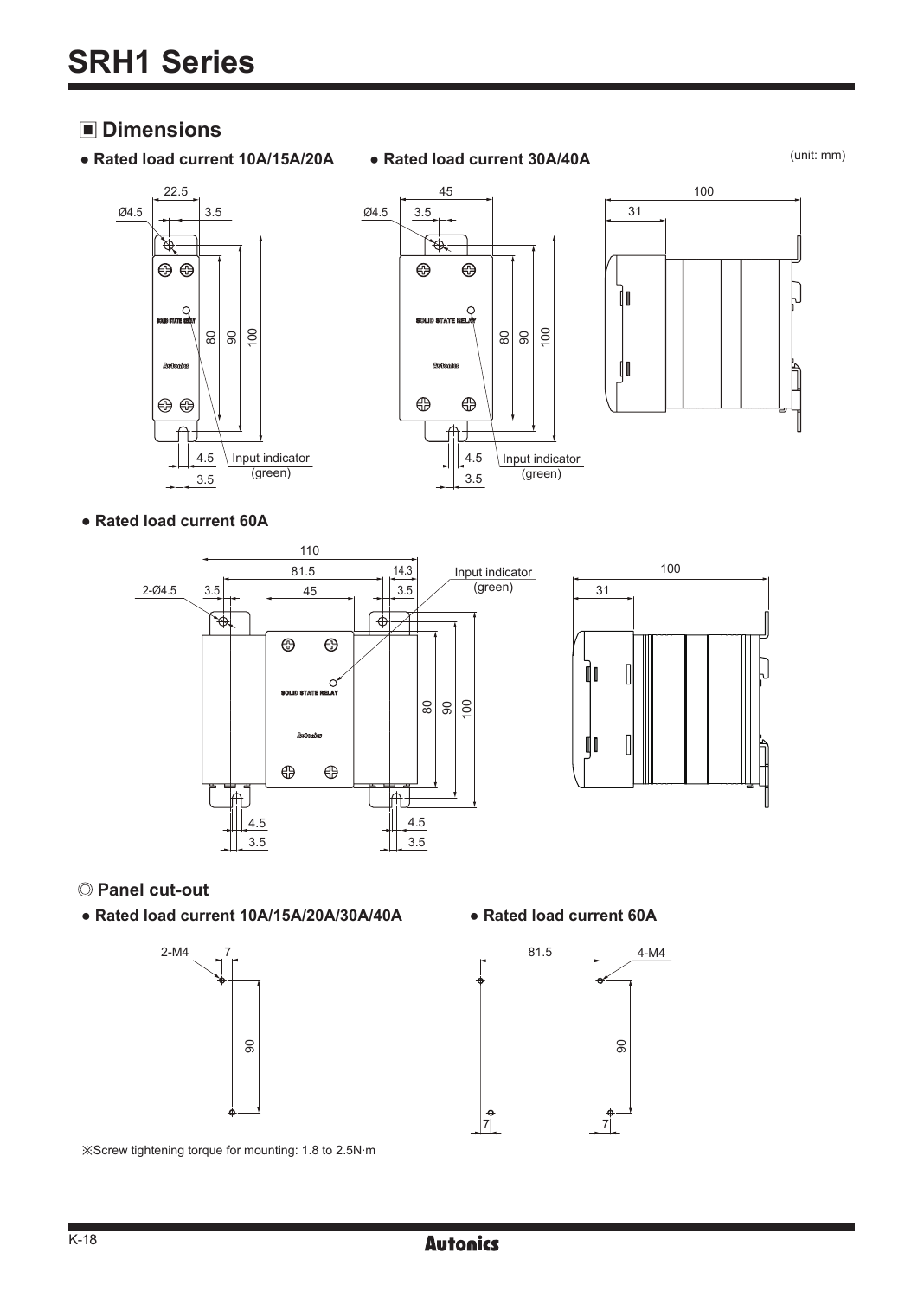# **Single-Phase, Integrated Heatsink Type SSR [Voltage Input Type]**



※Use terminals of size specified below.

| Terminal type      |    | Input                        | <b>Output</b> |               |
|--------------------|----|------------------------------|---------------|---------------|
| Rated load current |    | 10A. 15A. 20A. 30A. 40A. 60A | 10A, 15A, 20A | 30A, 40A, 60A |
| Ta b               | la | Min. 3.5mm                   | Min. 4.0mm    | Min. 5.0mm    |
| $<$ Round $>$      | b  | Max. 7.0mm                   | Max. 9.0mm    | Max. 12.0mm   |

**(T) Switching Mode Power Supplies** 

**(U) Recorders**

**(V) HMIs**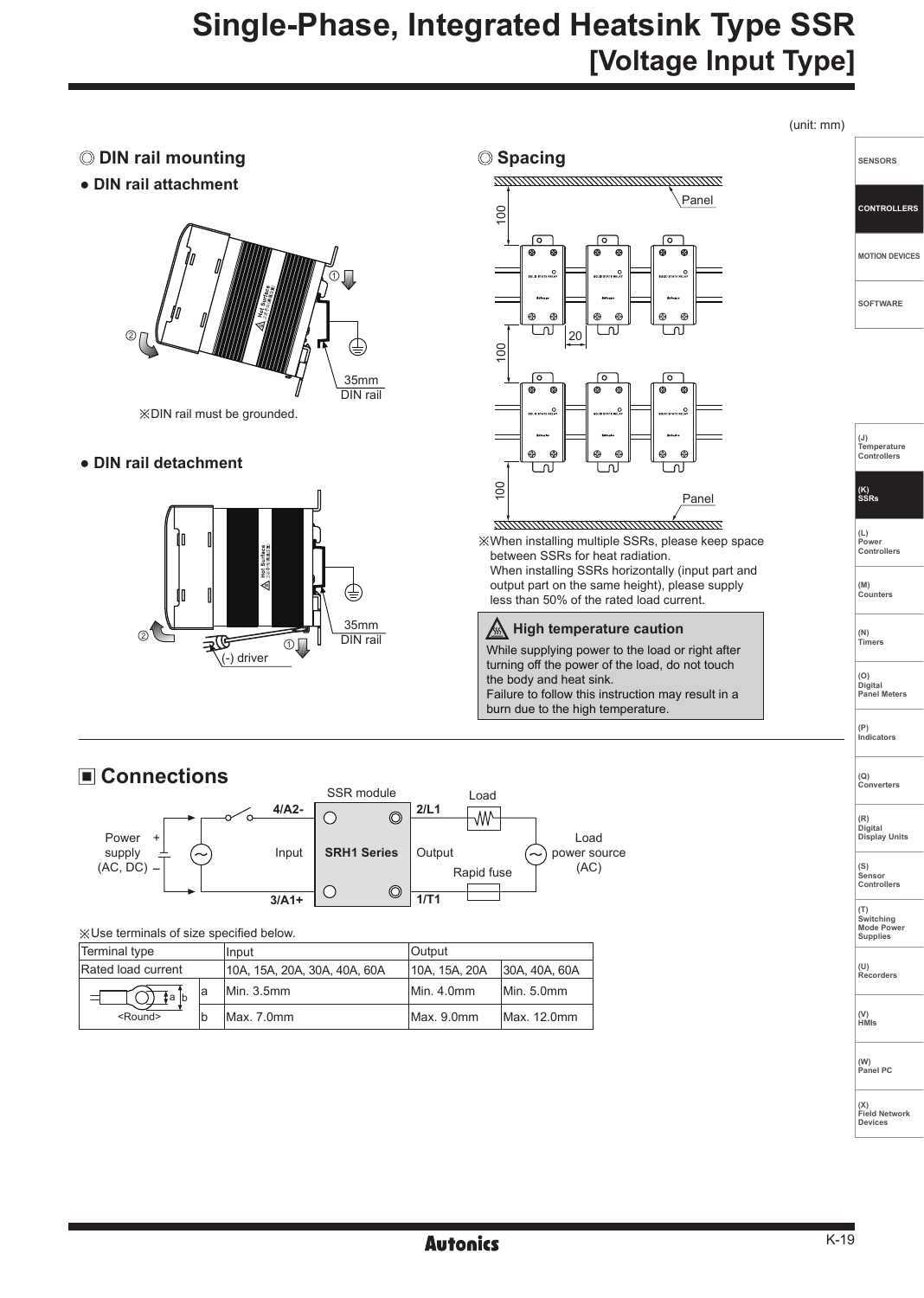# **SSR Derating Curve**



**SRH1-1215/2215/4215-N**



#### **SRH1-1220/2220/4220-N**



**SRH1-1230/2230/4230-N**



#### **SRH1-1210/2210/4210-N SRH1-1410/1410R/2410-N**



#### **SRH1-1415/1415R/2415-N**



**SRH1-1420/1420R/2420-N**



**SRH1-1430/1430R/2430-N**

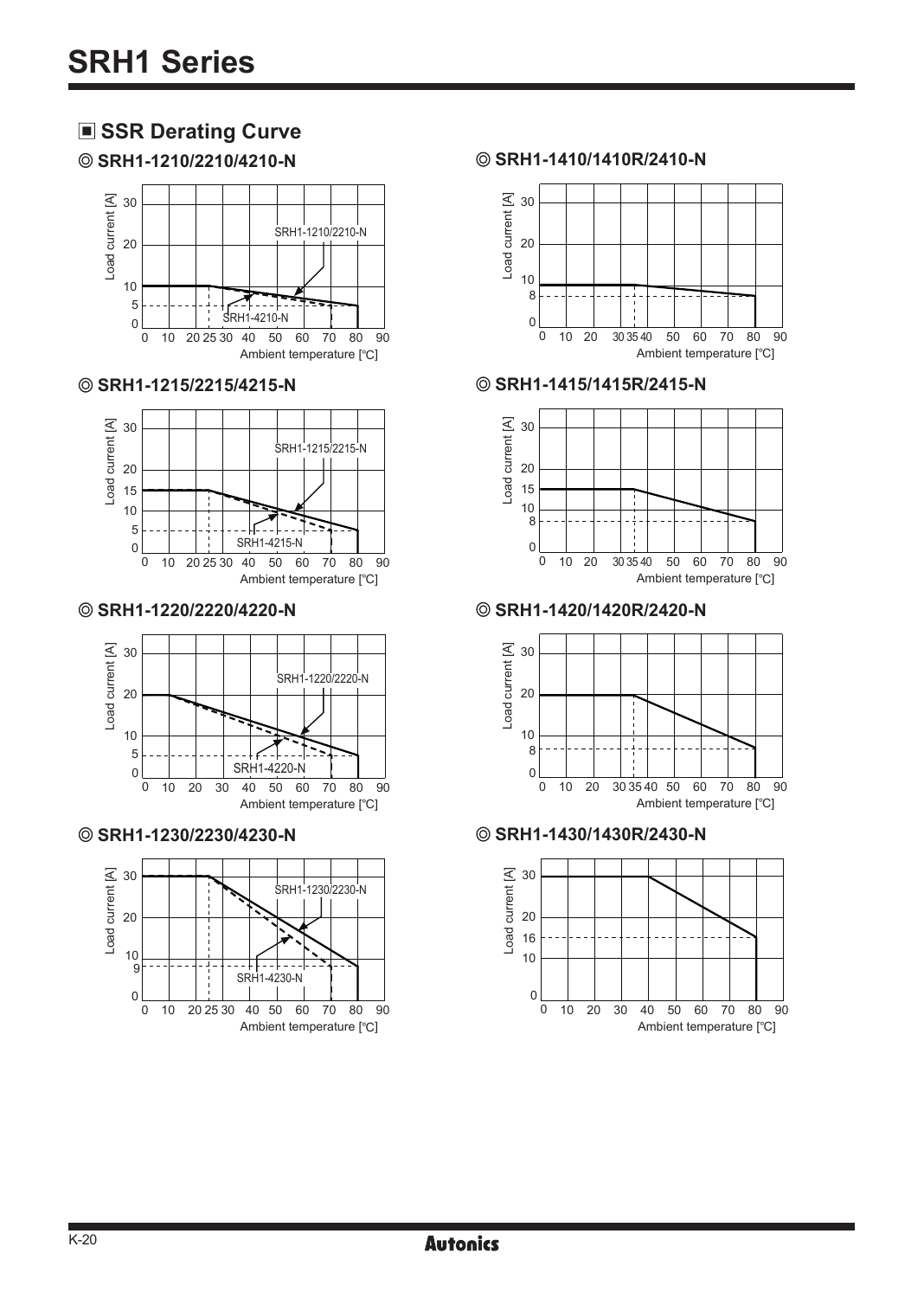

**SRH1-1260/1460/1460R-N SRH1-2260/2460/4260-N**

50% of the rated load current.

3. Install the unit in the well ventilated place.

being over SSR minimum load current.

**Proper Usage** 

**Cautions during use**



**SRH1-1240/2240/4240-N SRH1-1440/1440R/2440-N**



| <b>SENSORS</b>        |
|-----------------------|
| <b>CONTROLLERS</b>    |
| <b>MOTION DEVICES</b> |
| <b>SOFTWARE</b>       |
|                       |

- **(J) Temperature Controllers (K) SSRs (L) Power Controllers (M) Counters (N) Timers (O) Digital Panel Meters (P) Indicators (Q) Converters (R) Digital Display Units (S) Sensor Controllers (T) Switching Mode Power Supplies (U) Recorders (V) HMIs**  $\triangle$  Since effectiveness of the heat radiation is decreased when multiple SSRs are installed closely, please supply less than
- 8. When using random turn-on model for phase control, install noise filter between the load and the power of the load.

2. 4-30VDC, 24VAC signal input should be insulated and limited voltage/current or Class 2, SELV power supply device.

5. While supplying power to the load or right after turning off the power of the load, do not touch the body and heat sink.

6. In order to protect the product from the short-circuit current of the load, use rapid fuse of which I<sup>2</sup>t is under the 1/2 of

7. Install dummy resistance in parallel with the load, to keep the sum of current flowing in the load and dummy resistance

9. Do not use near the equipment which generates strong magnetic force or high frequency noise.

1. Follow instructions in 'Cautions during Use'. Otherwise, it may cause unexpected accidents.

4. Ground to the heat sink, panel, or DIN rail. Failure to follow this instruction may result in electric shock.

SSR I<sup>2</sup>t. When short-circuited, replace the fuse to those of same specification with the used rapid fuse.

- 10. This unit may be used in the following environments.
	- ① Indoors (in the environment condition rated in 'Specifications')

※Above SSR derating curves obtained approval from the UL certification authority.

Failure to follow this instruction may result in a burn due to the high temperature.

- ② Altitude max. 2,000m
- ③ Pollution degree 2
- ④ Installation category III

**(W) Panel PC**

**(X) Field Network Devices**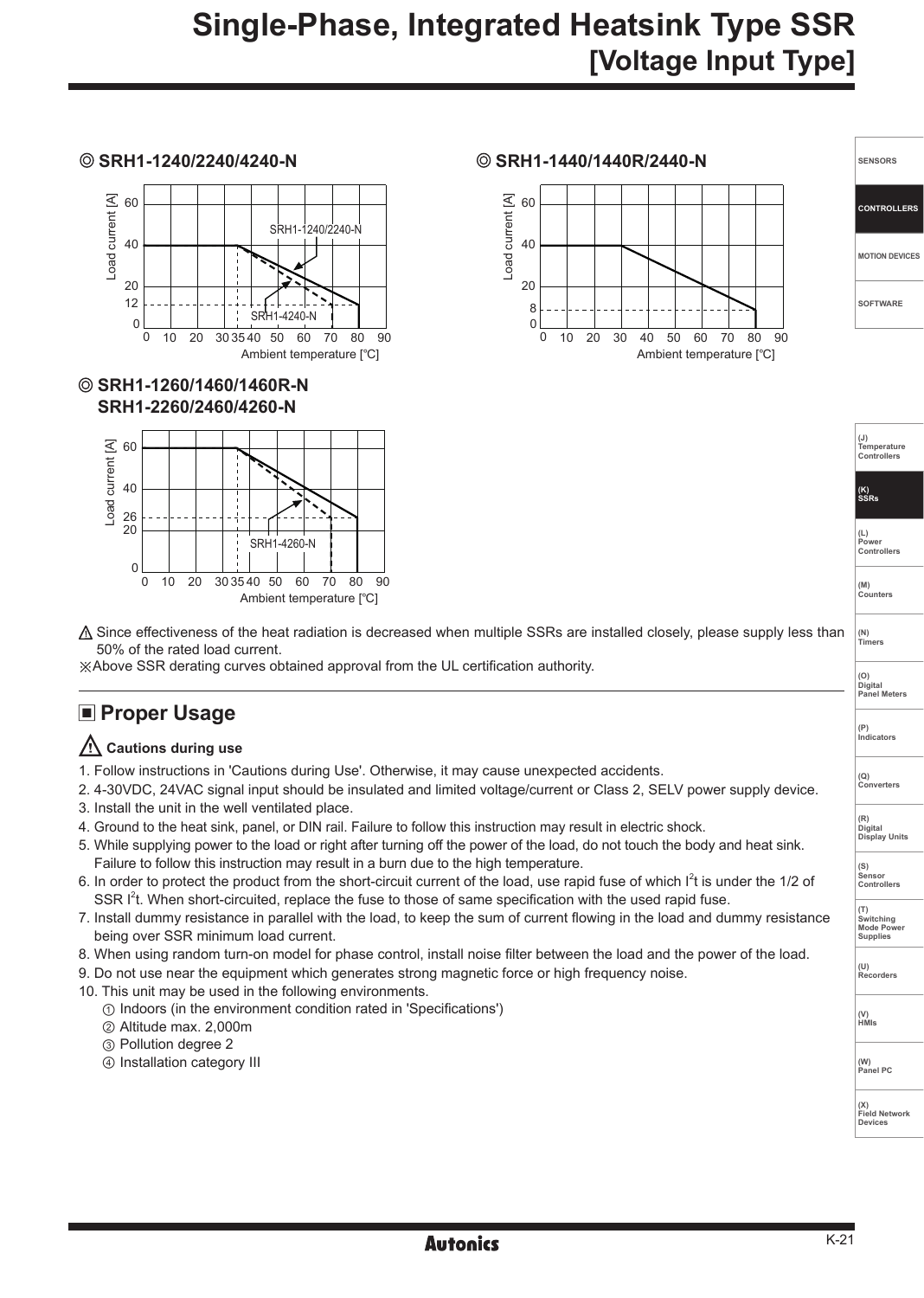# **Single-Phase, Integrated Heatsink Type SSR [Current Input Type]**

## **Model**

| Model               | <b>Rated</b> input<br>lcurrent | Rated load<br>lcurrent | Rated load<br>voltage   | Model                | Rated input<br>current | Rated load<br>current | Rated load<br>voltage   |
|---------------------|--------------------------------|------------------------|-------------------------|----------------------|------------------------|-----------------------|-------------------------|
| <b>ISRH1-A220-N</b> |                                | 20A                    |                         | llSRH1-A420-N        |                        | <b>20A</b>            |                         |
| <b>ISRH1-A230-N</b> | $4-20mA$                       | 30A                    | $1100 - 240$ VAC $\sim$ | <b>IISRH1-A430-N</b> | 4-20mA                 | 30A                   | $1200 - 480$ VAC $\sim$ |
| <b>ISRH1-A260-N</b> |                                | 60A                    |                         | IISRH1-A460-N        |                        | 60A                   |                         |

# **Specifications**

## **Input**

| Rated input current           | 4-20mA                                                                                                                    |
|-------------------------------|---------------------------------------------------------------------------------------------------------------------------|
| Max. allowable input current  | 50 <sub>m</sub> A                                                                                                         |
| Pick-up current               | Min. 4.2mA                                                                                                                |
| Static off current            | Max. 4.0mA                                                                                                                |
| Power factor                  | Min, 0.9 (max, 25° of difference between voltage phase and current phase)                                                 |
| Start-up time                 | 60Hz: 200ms, 50Hz: 250ms                                                                                                  |
| Operation time                | 60Hz: 16.6ms, 50Hz:20ms                                                                                                   |
| Operation mode <sup>**1</sup> | Phase control (phase equality division type, power equality division type)<br>Cycle control (fixed cycle, variable cycle) |

※1: You can change operation mode by jumper pin. Default is Phase control (Power equality division type).

## **Output**

|                                                                  | Rated load voltage range<br>100-240VACrms $\sim$ (50/60Hz)      |                         |              |             | 200-480VACrms $\sim$ (50/60Hz)     |              |            |  |
|------------------------------------------------------------------|-----------------------------------------------------------------|-------------------------|--------------|-------------|------------------------------------|--------------|------------|--|
| Allowable load voltage range                                     |                                                                 | 90-264VACrms∼ (50/60Hz) |              |             | 200-528VACrms~ (50/60Hz)           |              |            |  |
| Rated load<br>current                                            | Resistive load<br>$(AC-51)^{*1}$                                | 20Arms                  | 30Arms       | 60Arms      | 20Arms                             | 30Arms       | 60Arms     |  |
| Min. load current                                                |                                                                 | $0.5$ Arms              |              |             | 0.5Arms                            |              |            |  |
| Max. 1 cycle surge current<br>(60Hz)                             |                                                                 | 300A                    | 500A         | 1000A       | 300A                               | 500A         | 1000A      |  |
| Max. non-repetitive surge<br>current (I <sup>2</sup> t, t=8.3ms) |                                                                 | 350A <sup>2</sup> s     | 1000 $A^2$ s | $4000A^2$ s | $350A^2$ s                         | 1000 $A^2$ s | $4000A^2s$ |  |
| Peak voltage (non-repetitive)                                    |                                                                 | 600V                    |              |             | 1000V                              |              |            |  |
|                                                                  | Leakage current (Ta=25°C)<br>Max. 10mArms (240VAC $\sim$ /60Hz) |                         |              |             | Max. 10mArms (480VAC $\sim$ /60Hz) |              |            |  |
| Output on voltage drop[Vpk]<br>Max. 1.6V<br>(Max. load current)  |                                                                 |                         |              |             |                                    |              |            |  |
| Static off-state dv/dt                                           |                                                                 | $500$ V/ $\mu$ s        |              |             |                                    |              |            |  |

※1: AC-51 are utilization category at IEC60947-4-3.

### **General specifications**

| Phase control<br>(phase equality division type) |                                | 5 to 99%                                                                                                                                                                              |  |  |  |  |
|-------------------------------------------------|--------------------------------|---------------------------------------------------------------------------------------------------------------------------------------------------------------------------------------|--|--|--|--|
| Phase control                                   | (power equality division type) | 10 to 99%                                                                                                                                                                             |  |  |  |  |
| Frequency reading function                      |                                | Yes                                                                                                                                                                                   |  |  |  |  |
| Dielectric strength (Vrms)                      |                                | 4000VAC 50/60Hz for 1 min (input-output, input/output-case)                                                                                                                           |  |  |  |  |
| Insulation resistance                           |                                | Over $100M\Omega$ (at 500VDC megger)                                                                                                                                                  |  |  |  |  |
| Indicator                                       |                                | Input indicator: green LED                                                                                                                                                            |  |  |  |  |
| <b>Vibration</b>                                |                                | 0.75mm amplitude at frequency of 10 to 55Hz (for 1 min) in each X, Y, Z direction for 1 hour                                                                                          |  |  |  |  |
| Ambient temp.<br>Environment                    |                                | -20 to $70^{\circ}$ C, storage: -20 to $100^{\circ}$ C<br>(The rated load current capacity is different depending on ambient temperature. Refer to 'I SSR Derating Curve'.)           |  |  |  |  |
|                                                 | Ambient humi.                  | 45 to 85%RH, storage: 45 to 85%RH                                                                                                                                                     |  |  |  |  |
| Input terminal connection                       |                                | Min. $1 \times 0.5$ mm <sup>2</sup> (1×AWG20), max. $1 \times 16$ mm <sup>2</sup> (1×AWG6) or $2 \times 1.5$ mm <sup>2</sup> (2×AWG16)                                                |  |  |  |  |
| Output terminal connection                      |                                | Min. 1×1.5mm <sup>2</sup> (1×AWG16), max. 1×16mm <sup>2</sup> (1×AWG6) or 2×6mm <sup>2</sup> (2×AWG10)<br>XUse wires compliant with load current capacity to connect to the terminal. |  |  |  |  |
| Input terminal fixed torque                     |                                | $0.75$ to $0.95N·m$                                                                                                                                                                   |  |  |  |  |
| Output terminal fixed torque                    |                                | 1.6 to $2.2N·m$                                                                                                                                                                       |  |  |  |  |
| Approval                                        |                                | $CE_{\alpha}$ $\mathbf{W}_{\text{us}}$                                                                                                                                                |  |  |  |  |
| Unit weight                                     |                                | • Rated load current 20A/30A: approx. 410q<br>• Rated load current 60A: approx. 680q                                                                                                  |  |  |  |  |

※Environment resistance is rated at no freezing or condensation. ※For wiring the terminal, round terminal must be used.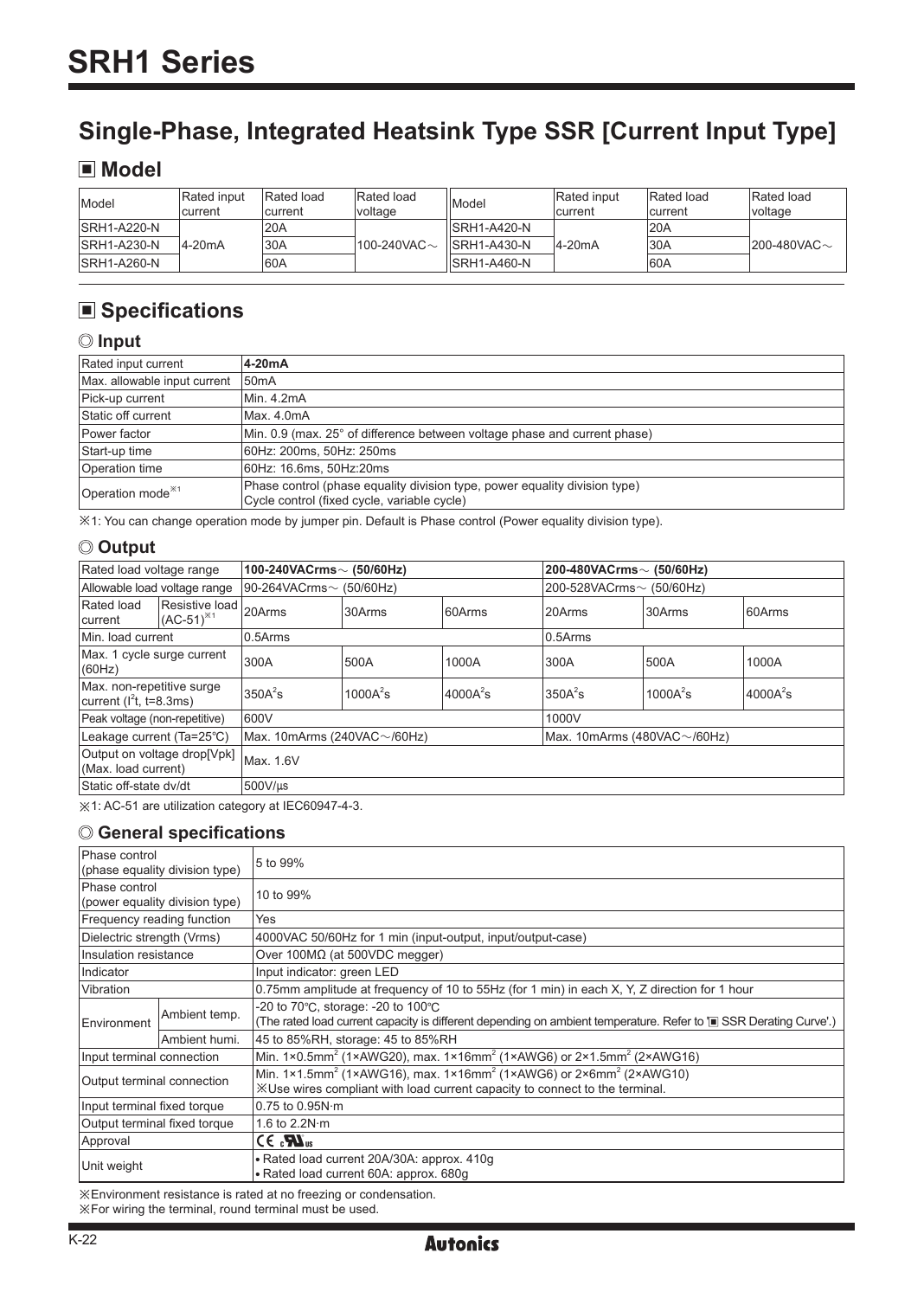# **Single-Phase, Integrated Heatsink Type SSR [Current Input Type]**

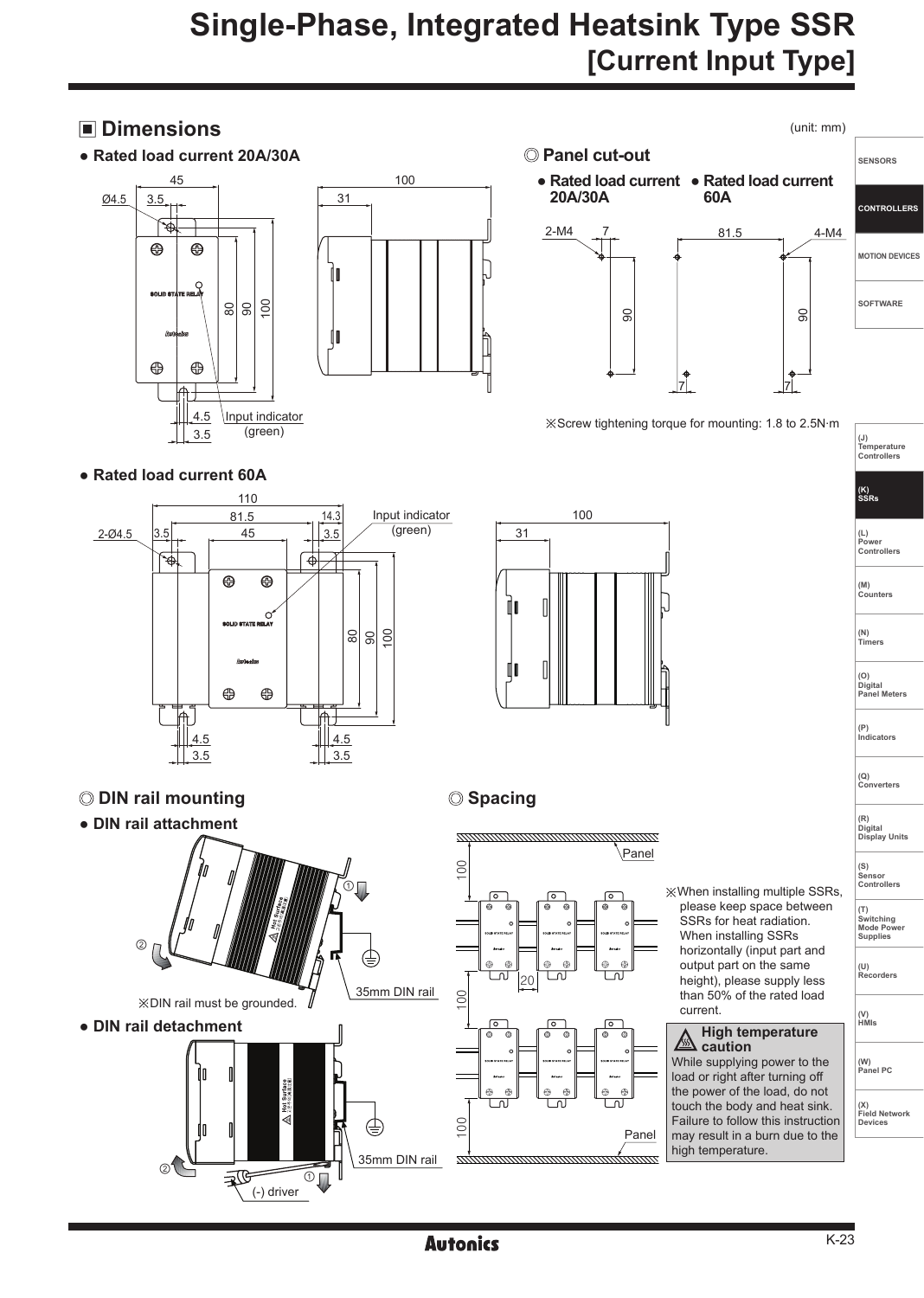## **Connections**



※1: When connecting noise filter and capacitor, it is appropriate for EMC. CAP: Rated load voltage 100-240VAC → 1uF/250VAC Rated load voltage 200-480VAC → 0.47uF/500VAC

※Use terminals of size specified below.

| Terminal type   | Input                  | <b>Output</b> |
|-----------------|------------------------|---------------|
| ≹aີ             | $a$ Min. 3.5mm         | Min. 5.0mm    |
| <round></round> | Max. 7.0mm Max. 12.0mm |               |

## ■ **SSR Derating Curve**



 $\triangle$  Since effectiveness of the heat radiation is decreased when multiple SSRs are installed closely, please supply less than 50% of the rated load current.

※Above SSR derating curves obtained approval from the UL certification authority.

# **Operation Setting**

### **● Detach front cover**

Press front cover connection 4 parts at right and left side with (-) driver, and front cover is detached.

※Before detaching front cover, you must cut off load current and input.

### **● Jumper pin setting**

Operation mode is decided by jumper position. After changing operation mode, re-supply input signal.





## K-24 **Autonics Autonics Example 19**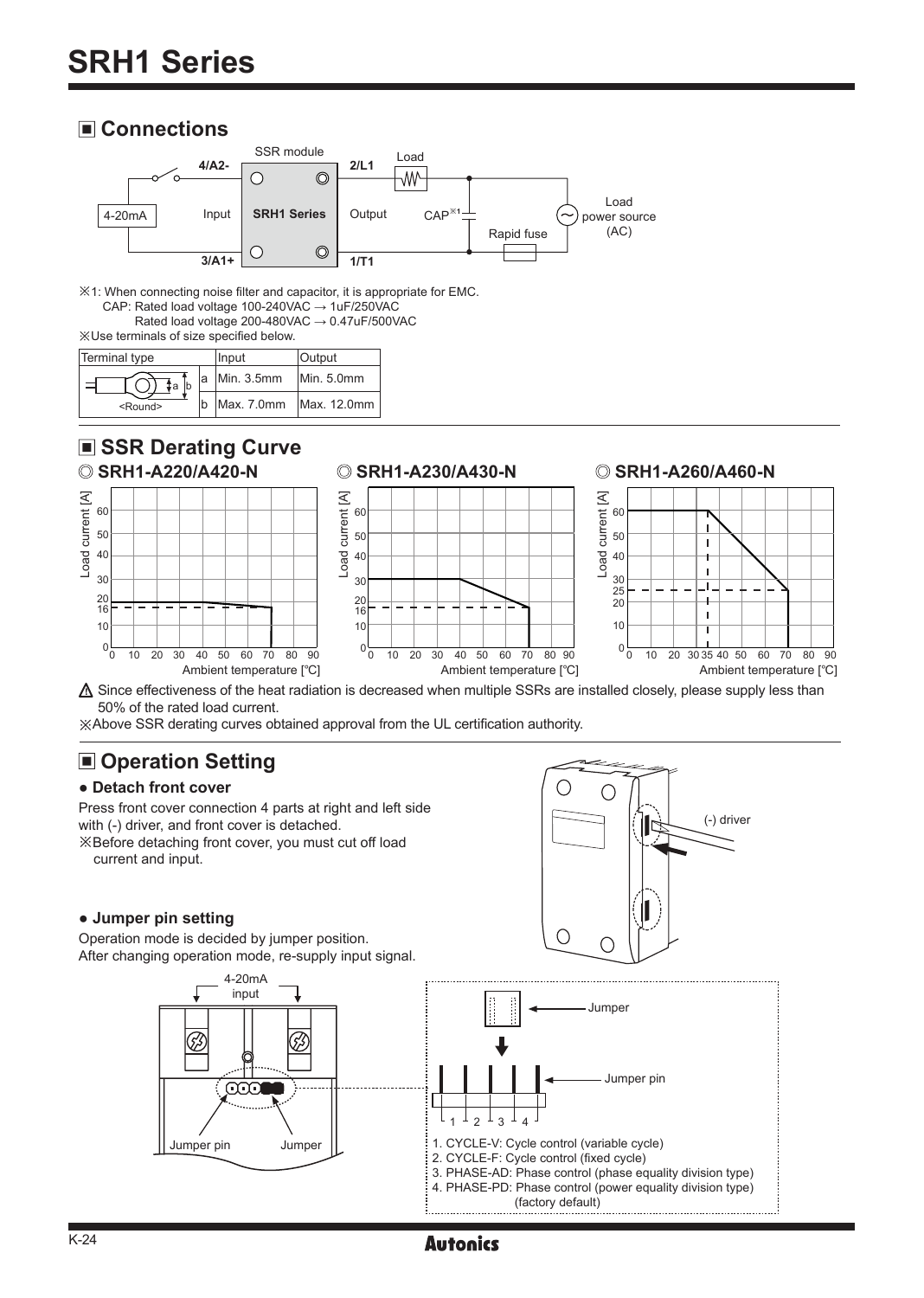# **Single-Phase, Integrated Heatsink Type SSR [Current Input Type]**